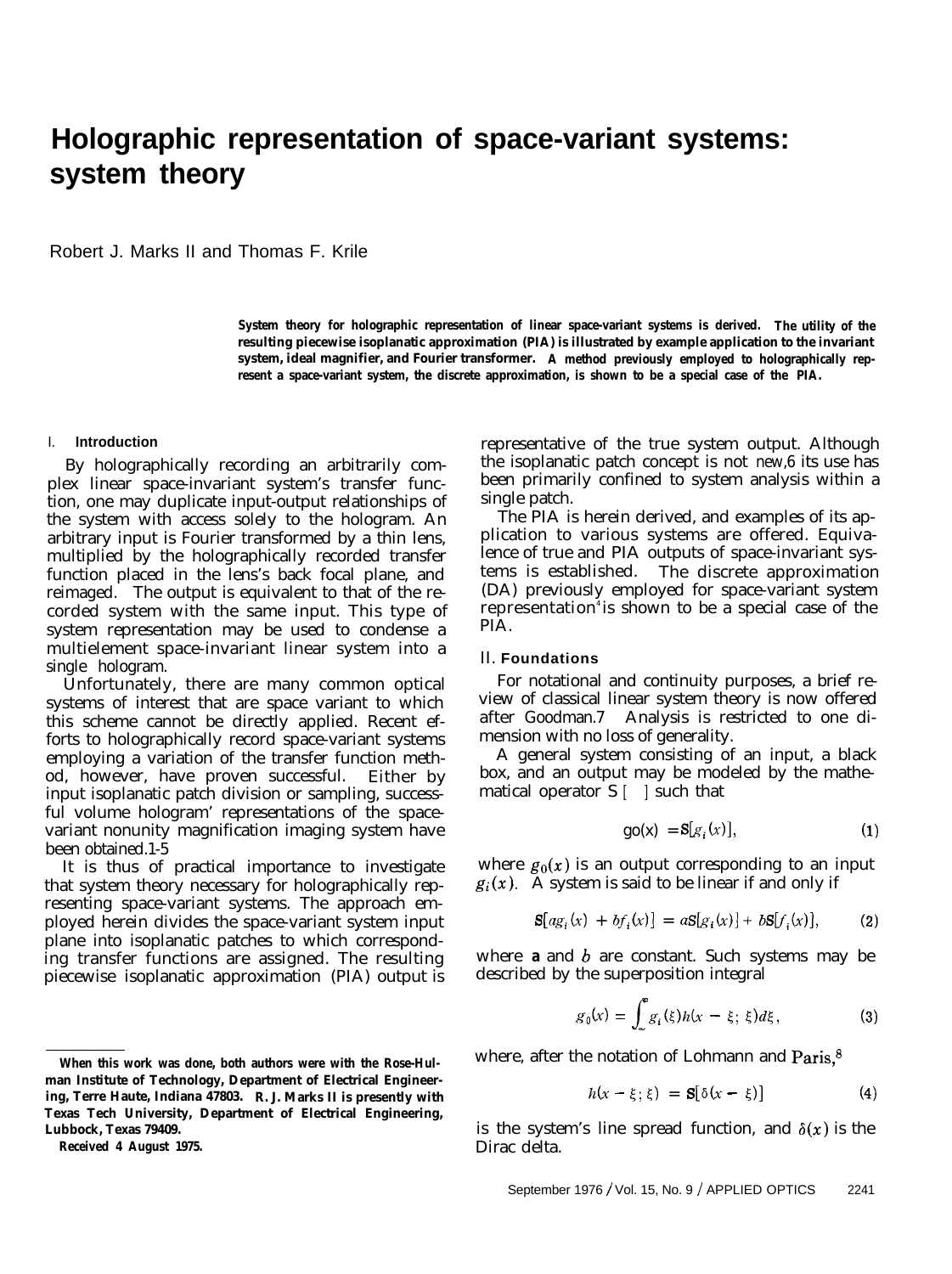A linear system is said to be space invariant, or isoplanatic, if

$$
h(x-\xi;\xi) = h(x-\xi), \qquad (5)
$$

that is, the line spread function is a function only of the difference  $(x - \xi)$ . For such systems, Eq. (3) becomes the convolution integral

$$
g_0(x) = \int_{-\infty}^{\infty} g_i(\xi)h(x - \xi)d\xi, \qquad (6)
$$

which is expressed in shorthand notation as

$$
g_0(x) = g_i(x) * h(x).
$$
 (7)

For the space-variant linear system, one needs to know the line spread function from every point on the input plane to define completely the system, while the invariant case demands only one defining relationship.

The input-output expression of Eq. (7) may also be expressed in the frequency domain as

$$
G_0(f_x) = H(f_x)G_i(f_x), \qquad (8)
$$

where  $G_0(f_x)$ ,  $H(f_x)$ , and  $G_i(f_x)$  are the respective Fourier transforms of  $g_0(x)$ , h(x), and  $g_i(x)$ . For example,

$$
H(f_x) = \int_{-\infty}^{\infty} h(x) \exp(-j2\pi f_x x) dx \qquad (9)
$$

is termed the system transfer function.

The straightforward relationships in Eqs. (7) and (8) give rise to the feasibility of holographic recording of space-invariant systems described in Sec. I. A further generalization is needed for recording techniques for the space-variant case.

#### III. **Piecewise lsoplanatic Approximation**

In the above analysis, a system was given a specific classification of variant or invariant by the criterion of Eq. (5). Lohmann and Paris8 have proposed that variant systems might be assigned degrees of invariance. It follows that a space-variant linear system having a high degree of invariance might successfully be analyzed in a manner similar to that used for invariant systems. To do this, the input plane is divided into a number of regions, or isoplanatic patches, in which the line spread function essentially meets the invariance criterion. Each input function is divided into similar regions that are convolved with corresponding line spread functions and superimposed to yield an approximated output.

#### A. **Derivation**

A linear system composed of invariant input regions is termed piecewise isoplanatic.8 The distribution of these regions on the input plane may be expressed as

$$
\sum_{n}\mu(x-l_{n})\mu(-x + u_{n}), \qquad (10)
$$

where 1, and  $u_n$  are, respectively, the lower and upper endpoints of the nth patch, and  $\mu(x)$  is the unit step function defined as

$$
\mu(x) = \begin{cases} 1 \\ 1; x \geq 0, \\ 0; x < 0. \end{cases} \tag{11}
$$

The summation is assumed to cover the region of interest on the input plane. We also assume adjacent patches are joined so that

$$
u_n = l_{n+1} \tag{12}
$$

The nth isoplanatic patch thus has a width of  $u_n - l_n$ and is centered at  $\bar{x} = (\ln u_n)/2$ .

In order to define completely the piecewise isoplanatic system, knowledge of the system's line-spread function for each patch is needed. We thus assume line sources are conveniently placed at some input plane point  $x_n$  where

$$
1^{\prime\prime} \leq x_n \leq u_n,\tag{13}
$$

and that we have knowledge of

$$
h_n(x - x_n) = h(x - x_n; x_n)
$$
  
=  $\mathbf{S}[\delta(x - x_n)]$  (14)

for all *n.*

Consider now the input-output relationship of the piecewise isoplanatic system. An input,  $g_i(x)$ , must first be divided into isoplanatic regions. Specifically,

$$
g_i(x) = \sum_{n} g_n(x - x_n), \qquad (15)
$$

where

$$
g_n(x - x_n) = g_i(x)\mu(x - l_n)\mu(-x + u_n). \tag{16}
$$

An illustration of extraction of  $g(x)$  from  $g_i(x)$  is offered in Fig. 1.

The output of the piecewise invariant system is found through substitution of Eq. **(15)** into Eq. **(1);**

$$
g_0(x) = \sum_n \mathbf{S}[g_n(x - x_n)]. \tag{17}
$$

The summation sign is extracted from the system operator due to superposition  $[(Eq. (2)]$ . Each argument of the system operator is invariant and can be expressed via the convolution integral [Eq. (6)]:

$$
\mathbf{S}[g_n(x-x_n)] = \int_{-\infty}^{\infty} g_n(\xi-x_n) h_n(x-\xi) d\xi. \qquad (18)
$$



Fig. 1. Extraction of the nth isoplanatic region g,,(x) from an input  $g_i(x)$ .